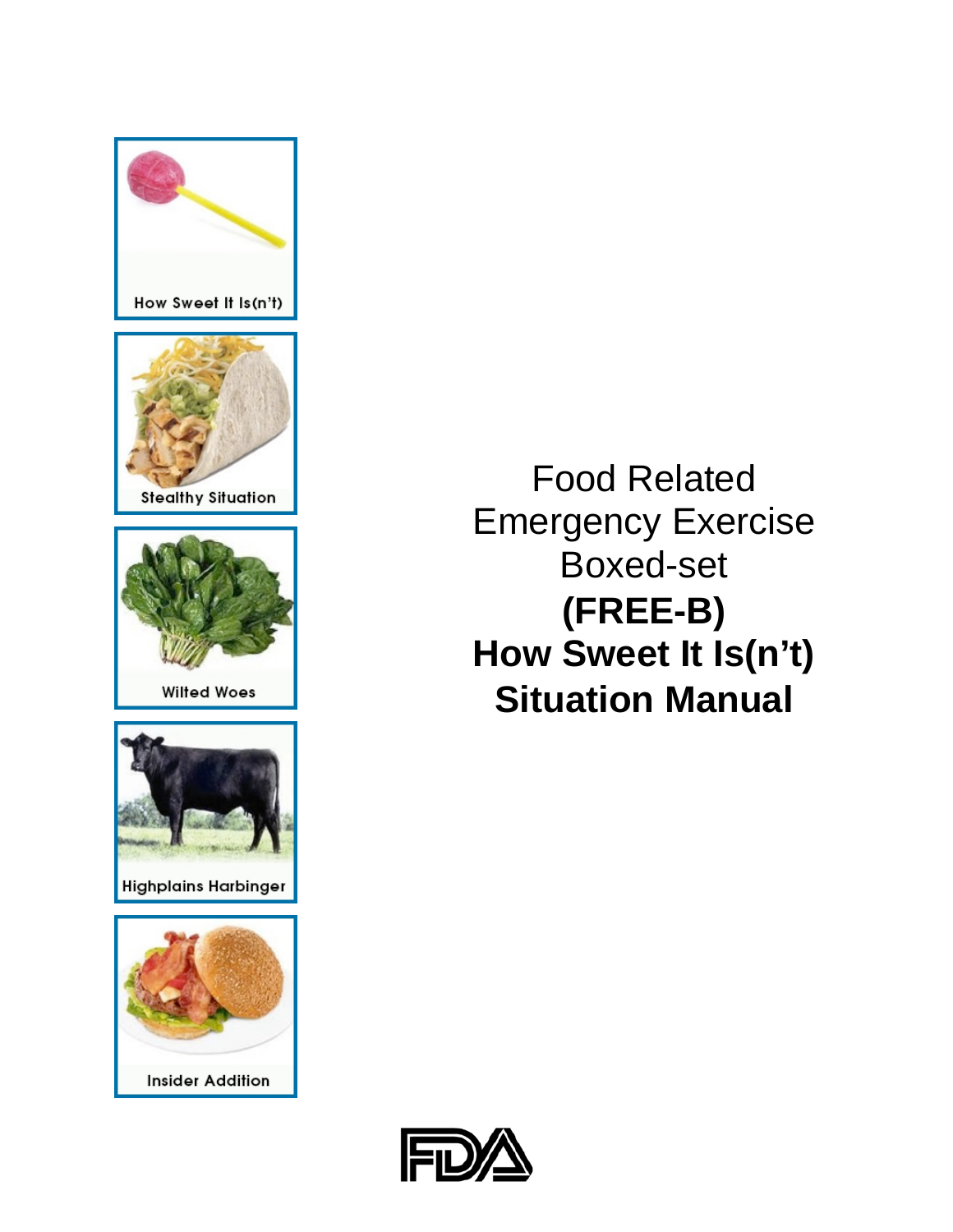# **Table of Contents**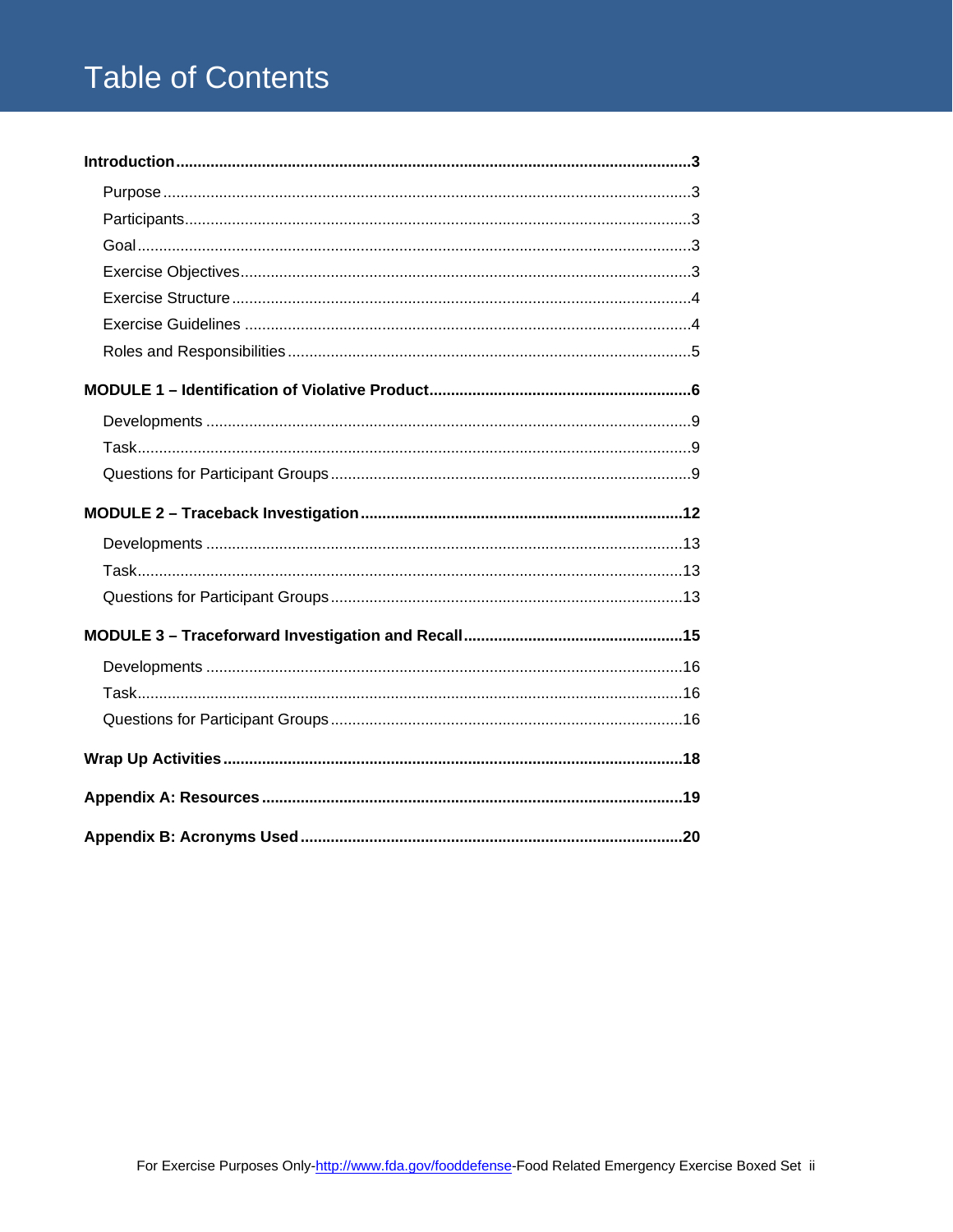# <span id="page-2-1"></span><span id="page-2-0"></span>**Introduction Purpose**

To protect the health of the American public, it is crucial that we ensure that food products are safe for consumption. Everyone involved in the food chain, from farmer to consumer, has a responsibility to keep the food supply safe.

At any point during production or distribution, food can be contaminated either accidentally from employee error or on purpose from sabotage, fraud or terrorist activities. Regardless of the circumstances, the [Food](http://www.fda.gov/)  [and Drug Administration](http://www.fda.gov/) (FDA) and United States Department of Agriculture [Food Safety and Inspection](http://www.fsis.usda.gov/)  [Service](http://www.fsis.usda.gov/) (USDA FSIS), collaborating with State and local agencies, work closely to safeguard the American food supply.

Through this working relationship, FDA, USDA FSIS, and Centers for Disease Control and Prevention (CDC) continuously seek new ideas and strategies to reduce the incidence of human health emergencies and to support food defense-related innovation. In light of food defense concerns, it is incumbent that Federal, State and local governments and industry partners understand the roles and responsibilities of all participating entities.

This scenario focuses attention on the regulatory traceback investigation that occurs after standard product testing shows that a food product contains excessive levels of a contaminant, as well as a recall of contaminated food from commerce. Like typical foodborne outbreaks, the response will initially be at the local and State levels; however, this scenario will also introduce participants, to a minor extent, to the unique aspects of an international investigation.

### <span id="page-2-2"></span>**Participants**

This scenario should include participants from State, local and Tribal agriculture and health departments, the food production and processing industry, food product distributors, and the FDA (Federal and/or regional). Ideally, participants would also include representatives from foreign embassies/consulates (attachés), Foreign Ag Service, Customs and Border Protection (CBP), and brokers/importer organizations — however, recognizing that this group may be difficult for a State employee to identify and coordinate with, discussion questions will be used to prompt State and local officials to consider the need for input from and their potential interaction with these authorities.

### <span id="page-2-3"></span>**Goal**

This tabletop exercise provides participants with an overview of actions taken at the Federal, Tribal, State, territorial and local levels when a food-related incident occurs. It will focus on the role that key personnel play in containing the problem and protecting consumers. A large amount of information in this tabletop exercise will be generated from discussions among participants as they go through a hypothetical scenario. During the tabletop exercise, participants will assess plans, policies and procedures and think about how they would realistically apply them in the event of an incident. This tabletop exercise will help to facilitate discussion among various participating entities, such as State and local entities and the private sector within the State.

## <span id="page-2-4"></span>**Exercise Objectives**

At the conclusion of this tabletop exercise, participants will be able to:

- **Explain their specific roles and responsibilities in** reacting to an unintentional contamination
- Describe the specific risks and consequences of not adhering to the guidelines and procedures for collecting product samples, maintaining chain of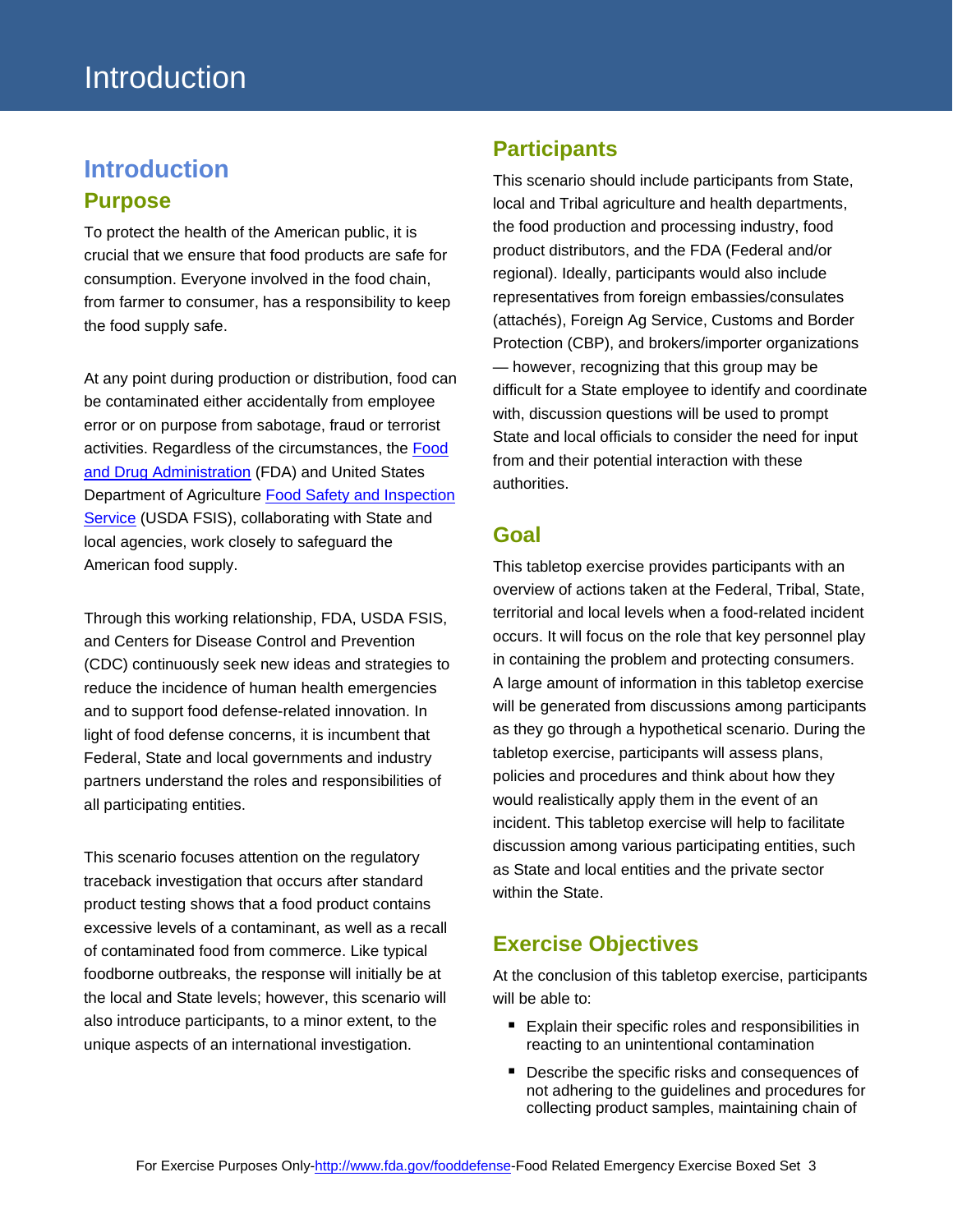custody and conducting analytical product testing in accordance with recognized standards

- Catalog critical information related to the upstream flow of food products from distribution to the source
- Analyze the flow of food products through the upstream distribution system and identify linkages and commonalities that may reveal the root source of contamination
- **E** List the unique challenges inherent in the traceback of food through an international distribution system
- Understand the importance of internal and external communications and dialogue and have ideas about how to improve both in their organization

### <span id="page-3-0"></span>**Exercise Structure**

This exercise is designed to be an interactive, facilitated tabletop exercise. Participants are encouraged to ask questions of each other and learn from one another. It has been designed by a group of subject matter and instructional design experts to provide participants with a real-life, plausible food safety scenario. While this scenario has been simplified in order to present the information in an effective way, the scenario itself and the discussion questions have been designed to encourage participant dialogue and surface topics that are critically important to reacting to such incidents. The exercise has also been developed to provide participants with an opportunity to explore important topics like interagency collaboration, jurisdictional issues and risk communication. The information in this scenario reflects the policies and procedures currently in use and is accurate as of May 2011. If there has been an update to the procedure in your jurisdiction, please be sure to make the group aware of the change and work with the facilitator to ensure that all participants understand the update.

This exercise was developed by the Institute of Food Technologists (IFT) on behalf of the Food and Drug Administration CFSAN Food Defense Oversight

Team. The entire series of modules includes the following: This exercise is a multimedia, facilitated tabletop exercise (TTX). Participants will respond to three different modules:

- **Module 1** Identification of Violative Food
- **Module 2 –** Traceback Investigation
- **Module 3 –** Traceforward Investigation and Recall

This scenario was also produced in cooperation with the Centers for Disease Control and Prevention.

### <span id="page-3-1"></span>**Exercise Guidelines**

As with any learning experience, it is important that this exercise is conducted in a safe learning environment so that all participants can share and explore concepts with one another, while discussing multiple solutions and options for a given issue. This exercise will operate under the following guidelines:

- This will be an open, low-stress and nonpublic learning environment and is not intended to set precedents.
- Participants will listen to and respect the varying viewpoints of all of the other participants.
- The scenario we will discuss is plausible, and the events occurred as presented. Suspend your disbelief, and feel free to discuss differing policies and procedures during the breakout discussion.
- Today's facilitator is not necessarily a subject matter expert, and participants are expected to provide the expertise needed to ensure that our discussion is accurate and thorough.
- We will apply our findings from today's activities to our jobs/functions and share key findings with colleagues.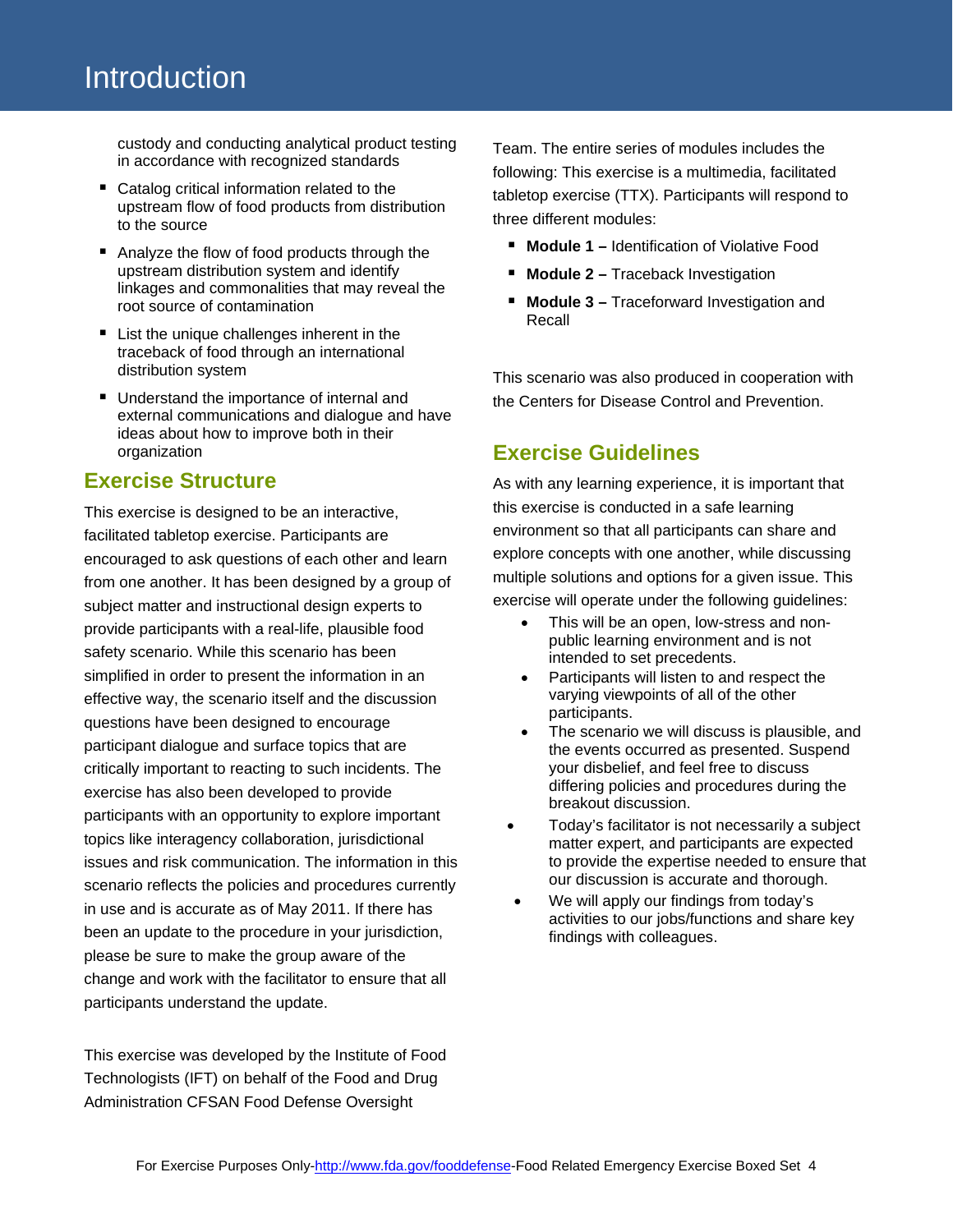### <span id="page-4-0"></span>**Roles and Responsibilities**

**Lead Planner –** The person who has overall responsibility for the tabletop exercise, including convening the Planning Team and all pre- and postexercise needs

**Participants –** Respond to the scenario based on their first-hand, experiential knowledge; current plans and procedures of their individual entity, agency or jurisdiction; and insights from training and experience.

**Evaluator(s) –** Record the highlights of the discussion at each breakout table. These people do not participate in the exercise but capture the essence of the dialog for use in the After Action Report. They are chosen based on their expertise in the areas they are to observe.

**Facilitator –** Generally leads the exercise, provides situation updates and moderates discussions. They also provide additional information and resolve questions as needed. Key officials may also assist with the facilitation as subject matter experts during the exercise.

**Group Leader –** Representative from each table (volunteered by the group) who will lead the group as it explores discussion questions and the breakout activities.

**Group Recorder/Reporter –** Representative from each table (volunteered by the group) who will ensure that the group discussions are kept on time, record the key themes discussed at the table, and will be responsible for reporting out during the large group dialogue.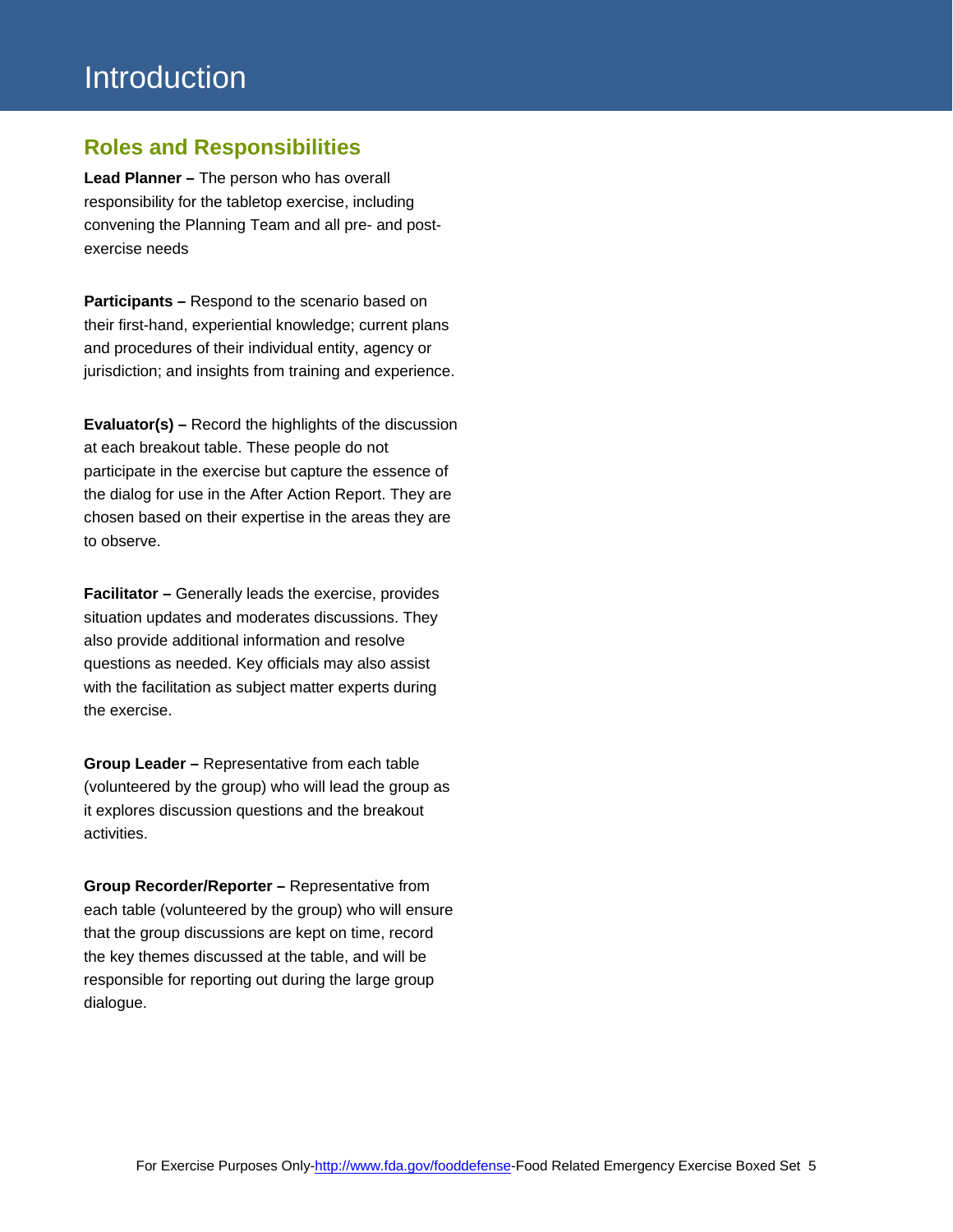## <span id="page-5-0"></span>**MODULE 1 – Identification of Violative Product**

Lead is a heavy metal that can accumulate in the body. High levels of lead in the blood, especially of children, cause developmental delays and other adverse health consequences. The Food and Drug Administration issued a Guidance Document in November 2006 indicating that levels of lead in candy above 0.10 ppm could indicate a lack of compliance with Good Manufacturing Practices.

High levels of lead have been associated with ingredients found in candy, such as chili powder. These candies are generally imported into the United States. Several states have programs to test for lead in candy and take legal action when lead levels above an established limit are detected.

### **May 16**

On the morning of May 16, a State health inspector, operating under state authority, visited a distribution center that provided many local grocery stores with candy. The inspector observed 25 cases of an imported chili-containing candy, Yenny's Chili Dulces, and collected five 1-pound packages of the candy from multiple cases in inventory at the distribution center. This particular brand had not previously been tested for lead by the State, but the inspector recognized this type of candy as one that had been associated with elevated lead levels in the past.

The health inspector was careful to establish the chain of custody of the samples by sending them to the State food and drug laboratory through an approved carrier via second-day shipping. The samples were analyzed a week after receipt, given that the product was suspect.

#### **Notes: About Sample Preparation and ICP-MS Analysis**

**There is high variability in lead levels within candy, including piece-to-piece variation. By doing "pulls," there is a greater likelihood of having a sample that is representative of the make-up of the lot.** 

**ICP-MS stands for "inductively coupled plasma mass spectrometry," and is used as a tool to determine the concentration of metals (and several non-metals) in a sample with a very high degree of sensitivity. For example, metals can be detected at concentrations less than one part per trillion.**

### **(End notes)**

The laboratorian carefully opened each bag of candy and removed several pieces from each bag to generate a composite sample. A representative analytical sample was prepared for digestion and ICP-MS analysis. Test results showed that the composite sample contained 0.18 ppm of lead and was above the legal limit in the State, as well as the limit set by FDA guidance for lead in candy for small children. Given that this type of candy (imported candy containing chili) had previously been associated with elevated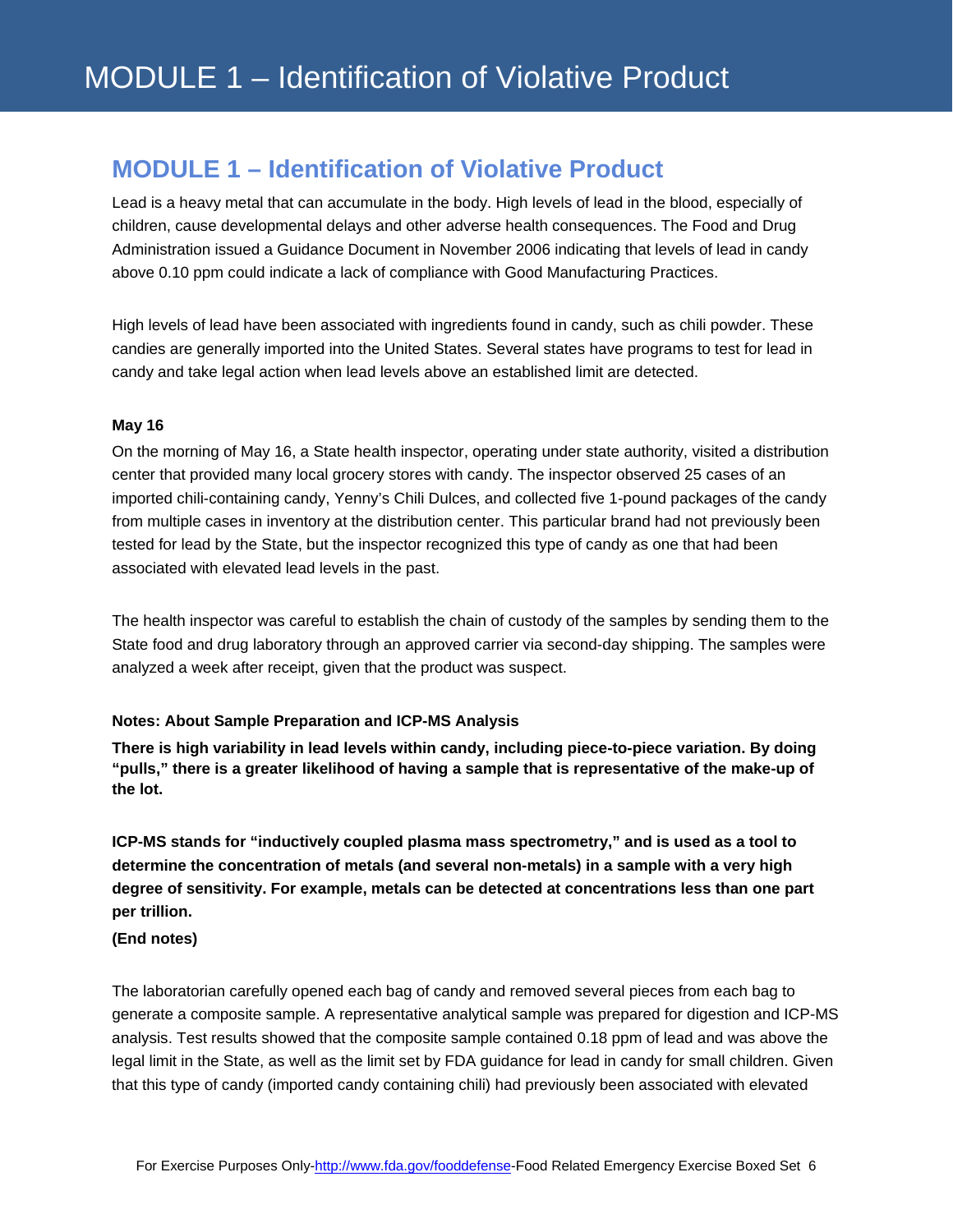lead levels and that positive samples often had lead levels in this range, it was assumed that the candy had been unintentionally contaminated at some point in production.

#### **Notes: About Signals that May Prompt Sample Collection**

**Within this jurisdiction, there is a legal limit for the level of lead in candy, and the State supports a program to test candy samples. In other jurisdictions, it may be more likely that a child exhibits an elevated blood lead level and that after the elimination of other possible sources of lead (e.g., paint dust), a consumer product such as candy emerges as the likely source of lead. (End notes)**

Once the positive sample was detected, another individual performed the analysis from the same composite sample. The second test confirmed an elevated level of lead in the candy, and the results of both tests were sent to the supervisor at the health department.

### **May 26**

On May 26, the supervisor at the health department telephoned the health inspector in the field who had originally taken the samples. The inspector returned to the distribution center, provided the results of the laboratory analysis and told the manager of the center that the candy was in violation of state law and could not be sold.

The inspector was able to obtain copies of invoices from the distribution center that showed that the candy had been purchased from two importers. Although the candy did not have lot numbers on the bags or on the outer cases, the manager at the distribution center assured the inspector that the cases in inventory had been received on or after May 5, as the distribution center was out of stock of that candy prior to the Cinco de Mayo celebration. The distributor received two shipments of candy from importer A: 15 cases on May 5 and 20 cases on May 12. Because of the temporary shortage, the distributor had also ordered seven cases from importer B, which were received on May 10. Both importers were located in the same state as the distributor.

The manager stated that there were seven "regular" customers for this candy: two larger retailers who generally ordered two cases per week and four smaller stores who ordered an average of a case per week. However, the manager also said that there were occasionally other types of individuals (such as ice cream trucks, concession stands, etc.) that wanted less than a case of candy, and that the distributor would split cases for these customers. All customers were located in the same state as the distributor.

The distribution center reluctantly volunteered to issue a recall and limited the recall to product shipped on and after May 5. The distributor also had to create a record in the Reportable Food Registry.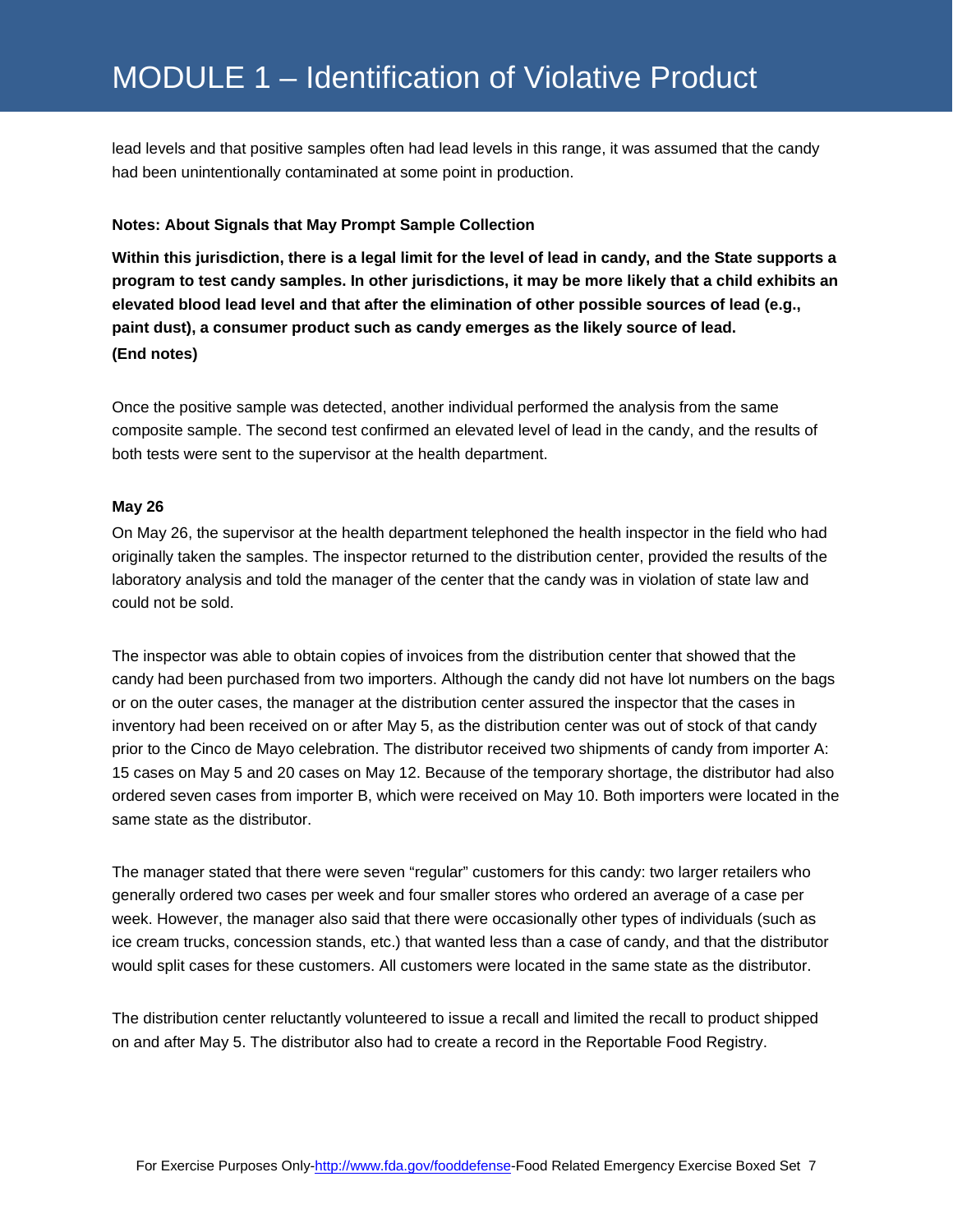### **Notes: About the Reportable Food Registry**

### **From [http://www.fda.gov/food/foodsafety/foodsafetyprograms/rfr/default.htm#about:](http://www.fda.gov/food/foodsafety/foodsafetyprograms/rfr/default.htm#about)**

**"The Reportable Food Registry (RFR or the Registry) is an electronic portal for Industry to report when there is reasonable probability that an article of food will cause serious adverse health consequences. The Registry helps the FDA better protect public health by tracking patterns and targeting inspections. The Food and Drug Administration Amendments Act of 2007 (Pub. L.110-085), section 1005 directs the FDA to establish a Reportable Food Registry for Industry.** 

**The RFR applies to all FDA-regulated categories of food and feed, except dietary supplements and infant formula.** 

**Registered Food Facilities that manufacture, process, pack or hold food for human or animal consumption in the United States under section 415(a) of the FD&C Act (21 U.S.C. 350d) are required to report when there is a reasonable probability that the use of, or exposure to, an article of food will cause serious adverse health consequences or death to humans or animals.** 

**Federal, State and local government officials may voluntarily use the RFR portal to report information that may come to them about reportable foods."**

### **(End notes)**

Table 1 shows when the distributor received cases of candy from the importers and when and to whom the cases were sold. Because the cases looked identical and did not have lot numbers or dates applied to them, the distributor could not be certain which customers received candy from which importer.

| <b>Date</b> | <b>Received</b>       | <b>Shipped</b>             | <b>Remaining</b>            |
|-------------|-----------------------|----------------------------|-----------------------------|
| Th, May 5   | 15 cases – importer A | 2 cases-cust M             | 13 cases $A(1)^*$           |
| Fr, May 6   |                       | 1 case- cust N             | 10 $\frac{1}{2}$ cases A(1) |
|             |                       | 1 case- cust O             |                             |
|             |                       | $\frac{1}{2}$ case- cust P |                             |
| Sa, May 7   |                       | 2 cases- cust Q            | $8\frac{1}{2}$ cases A(1)   |
| Mo, May 9   |                       | $\frac{1}{2}$ case- cust R | 8 cases $A(1)$              |
| Tu, May 10  | 7 cases – importer B  | 2 cases- cust S            | 13 cases $A(1)+B^{**}$      |
| We, May 11  |                       | 1 case- cust T             | 11 cases $A(1)+B$           |
|             |                       | 1 case- cust U             |                             |
| Th, May 12  | 20 cases – importer A | 2 cases- cust M            | 29 cases $A(1)+B+A(2)$      |
| Fr, May 13  |                       | 1 case- cust N             | 27 cases $A(1)+B+A(2)$      |
|             |                       | 1 case- cust O             |                             |
| Sa, May 14  |                       | 2 cases- cust Q            | 25 cases $A(1)+B+A(2)$      |
| Mo, May 15  |                       |                            | 25 cases $A(1)+B+A(2)$      |

| Table 1. Records from the Distribution Center showing dates of receipt and shipment of candy |  |  |  |
|----------------------------------------------------------------------------------------------|--|--|--|
|----------------------------------------------------------------------------------------------|--|--|--|

\*A(1) indicates the first shipment received from importer A; A(2) indicates the second delivery made by importer A to the distributor.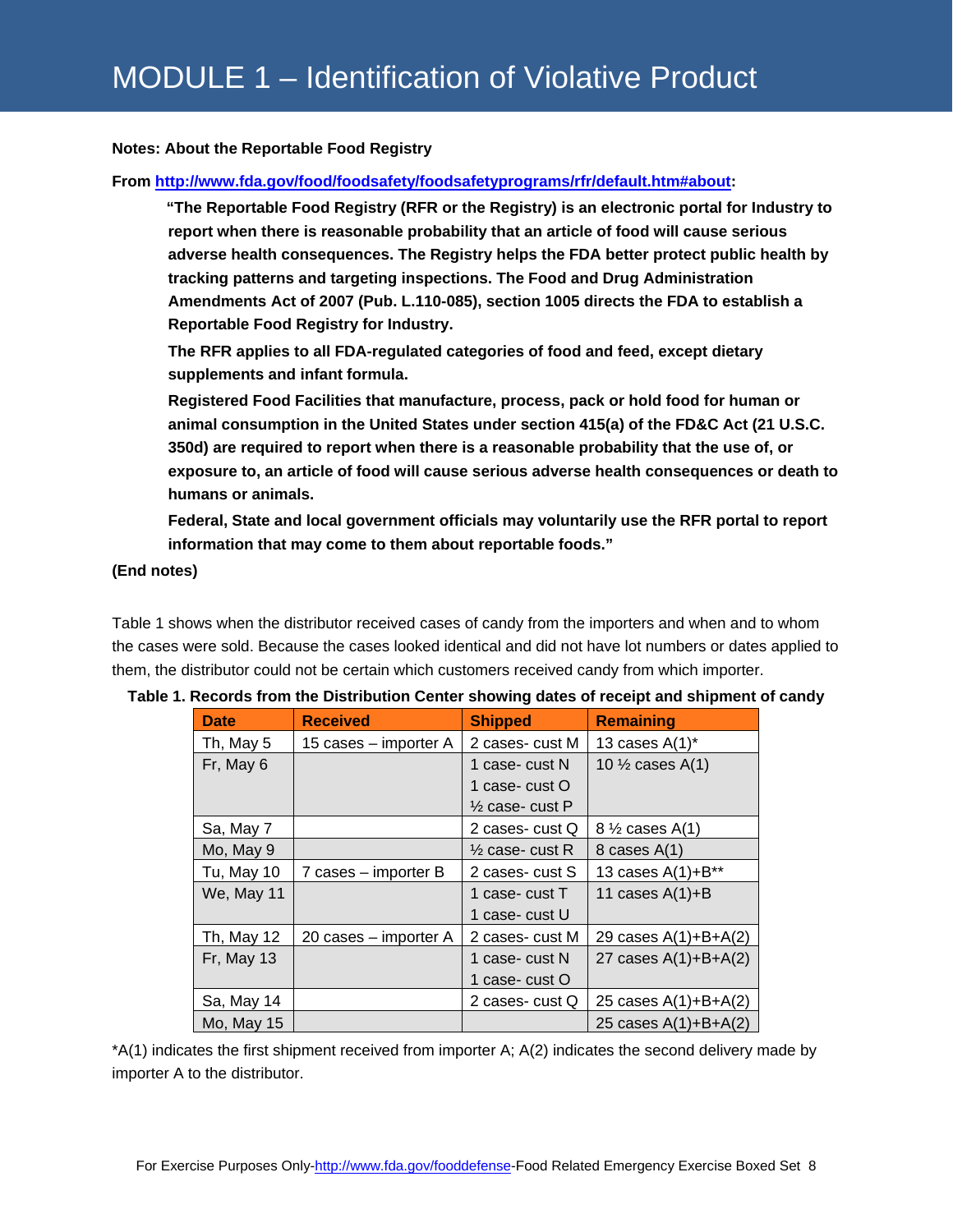# MODULE 1 – Identification of Violative Product

\*\*The manager indicated that "first in, first out" inventory control should have been in place. However, because the origins of the cases of candy could not be determined, it couldn't be guaranteed that all cases originating from the May 5 shipment from importer A were depleted before cases from importer B were used to fill orders.

### **Notes: About International Health Regulations (IHR)**

### **From [http://www.who.int/ihr/about/en/:](http://www.who.int/ihr/about/en/)**

**The International Health Regulations organization is usually informed about any potential intentional contamination event. According to the World Health Organization, "this legally-binding agreement significantly contributes to global public health security by providing a new framework for the coordination of the management of events that may constitute a public health emergency of international concern, and will improve the capacity of all countries to detect, assess, notify and respond to public health threats."(End notes)**

### <span id="page-8-0"></span>**Developments**

- Collection of candy samples at distributor for lead analysis
- Analysis of samples and identification of violative product
- Distribution center informed of results
- Voluntary recall of defective product and identification of importer(s)

### <span id="page-8-1"></span>**Task**

Use your allotted time to consider the developments and questions assigned to your group for Module 1.

- Identify a group leader and group recorder/reporter at your table.
- I dentify any additional requirements, critical issues, decisions and questions you think should be addressed at this time.
- Unanswered questions should be recorded for discussion with the entire group.

### <span id="page-8-2"></span>**Questions for Participant Groups**

### **State, Local, Tribal, Territorial Regulatory Agency**

- 1. What authority do you have to collect samples? How do you establish and demonstrate the chain of custody of the samples from the distribution center to the lab?
	- a. If you do not have the authority to collect samples, as in this scenario, are there other ways you might be alerted to a potential issue with this type or brand of candy that would prompt an investigation? Does your state have a Childhood Lead Poisoning Prevention Program (CLPPP)?
- 2. How do you determine how many cases to open to take samples? Do you communicate lot numbers or other case identifiers, case location in a pallet, etc. to the laboratory?
- 3. What could you do if the distribution center refused to issue a voluntary recall of the candy? Who would need to make these decisions and take these actions? What authorities do you have in your jurisdiction to control violative product in commerce?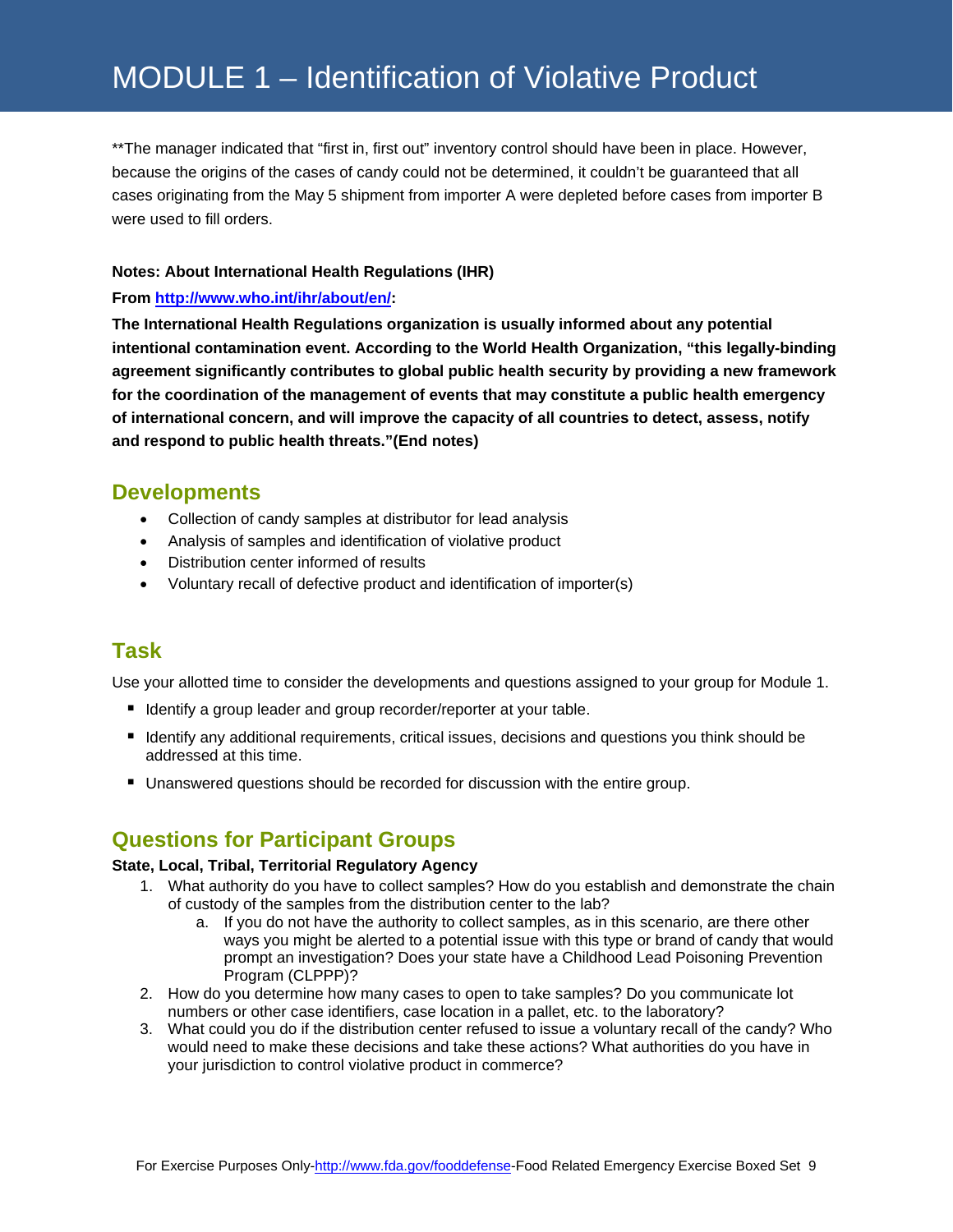- 4. How is the scope of a recall determined? Who participates in this discussion? How is the public health threat weighed against the economic loss to the industry or firm? Was the recall being limited by distribution date reasonable in this case?
- 5. If the lead level had been much higher, posing an imminent health threat, would the actions have been different? How?
- 6. If the lead level had been much higher, for example, 0.8 ppm, would you still have assumed that the contamination was accidental? What other signals would you look for if you suspected contamination might be intentional?
- 7. In this scenario, the State has a limit on the level of lead and candy that is consistent with FDA guidance. What if an elevated level of lead was found for which no limit had been established (e.g., in a different food product)?
- 8. When collecting records from the distributor, which records are requested? Based on your experience in collecting records, how long would it take to generate a table similar to Table 1 in an "average" investigation? What could be done to accelerate this process? If these records were not available, what action would you have taken?
- 9. If some of the distributor's customers were in other states, how would your actions change? Would you contact your counterparts in the other states? If so, who, and what information would you provide?
- 10. Do you verify that the firm is registered with the FDA? How familiar are health inspectors, local regulators, food manufacturers, distributors and retailers with the Reportable Food Registry? Do you alert them to the Federal requirement to use this system when a recall is issued? If the firm requests assistance with this process, what do you recommend to them?
- 11. At this point would the FDA be contacted? Who within your chain of command would make that decision and initiate that contact?

### **Laboratorians**

- 1. Are resources available to translate invoices or other documents that are not in English? What if individuals at the distribution center did not speak English?
- 2. In this scenario, how quickly would a sample like this be analyzed? Who determines the prioritization of testing samples, and how do you communicate with those who may receive delayed results?
- 3. How long are samples kept after the initial analysis is done?
- 4. If the two tests yielded different results, what would be done? How could this difference be explained?

### **Food Industry**

- 1. If samples are collected for testing by a government authority, do you "hold" the lots or cases until test results are communicated? Do you expect to hear if the result is "OK" or only if there is a problem?
- 2. Do you require any documentation from suppliers regarding the safety of products (e.g., certificate of analysis, etc.)? Do you conduct testing of products you receive? If so, how do you determine the frequency and scope of testing?
- 3. If you possessed a contaminated product, how long would it take you to determine the previous source and immediate recipient of the product and develop a table similar to Table 1? What kinds of documents would have the information to develop such a table? Are they only in paper form or are records electronic?
- 4. Have you ever had to use the Reportable Food Registry? If so, would you expect to use it in this instance? If not, what is your familiarity level with it, and where would you go to find more information about the requirements?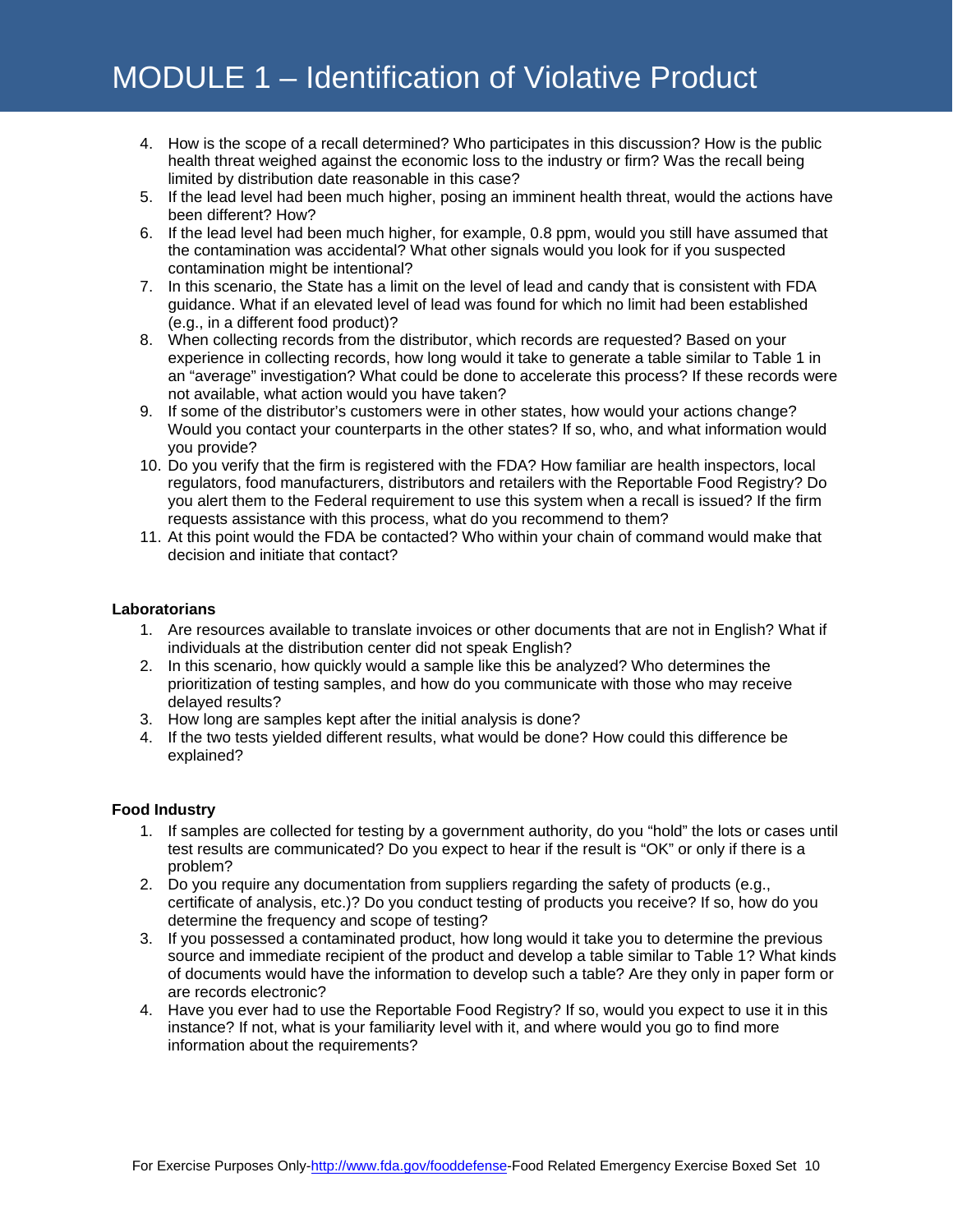### **FDA**

- 1. As presented, this is currently an issue within a single state, but is a product that is imported. At what point would you expect to become involved?
	- a. How would the scenario change if the product was made by a U.S.-headquartered company with manufacturing operations that were outside the U.S.?
- 2. Are entries into the Reportable Food Registry monitored? Who is responsible for following up with immediate providers and recipients to ensure that the proper action is taken and that the action is documented?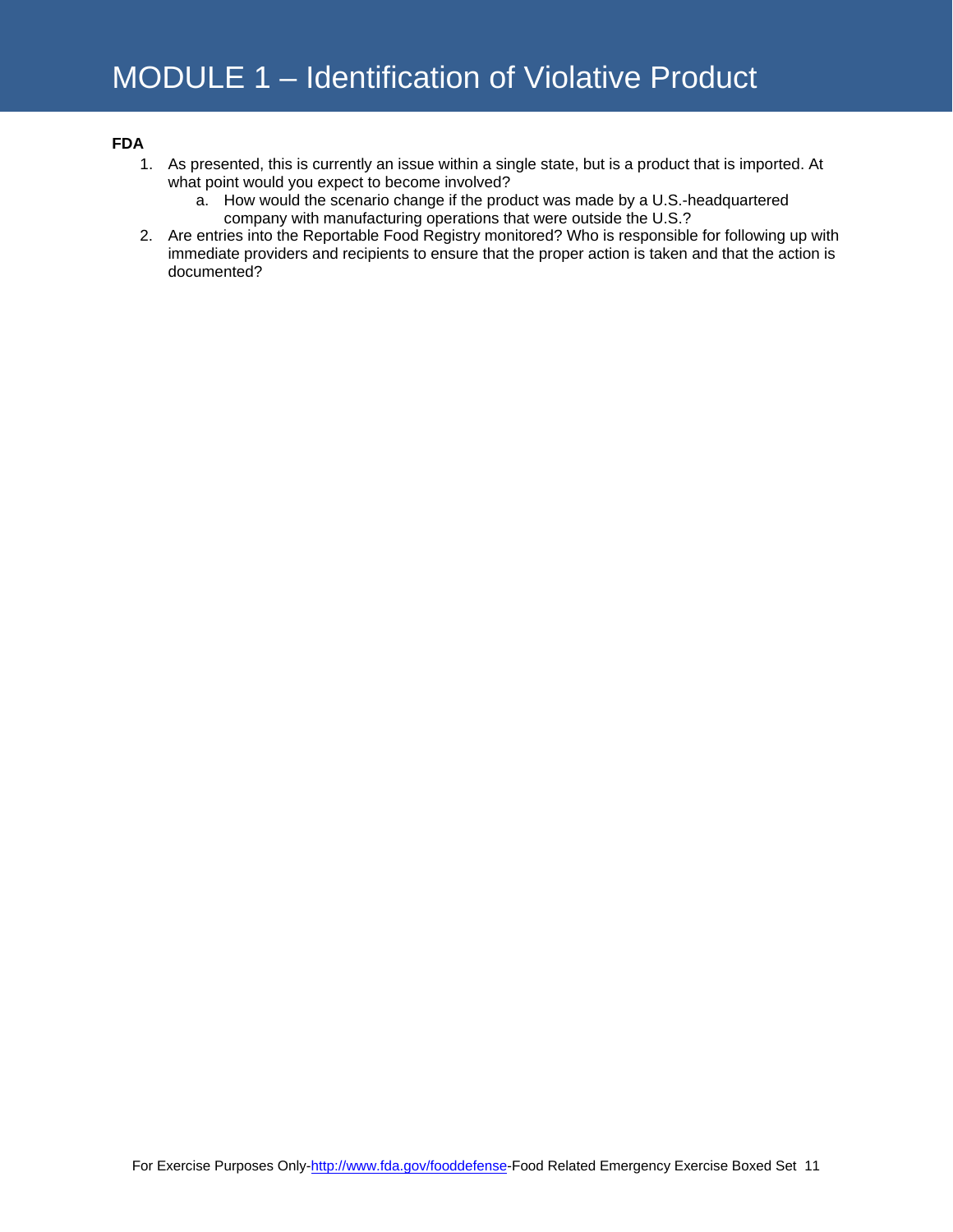# <span id="page-11-0"></span>**MODULE 2 – Traceback Investigation**

### **May 27**

On May 27, a State inspector visited importer A, who indicated that only one firm from the country of Ablagon provided him with the candy. The importer provided invoices and customs documents that showed that 55 cases of candy were imported weekly.

Later that day, the same inspector also visited importer B, who stated that only one firm (the same one that provided importer A) sold this particular candy. Importer B's invoice and customs records showed that 100 cases were imported every other week.

Both importers voluntarily recalled all of Yenny's Chili Dulces that they had handled within the past six months and used the Reportable Food Registry to associate these recalls with the one initiated by the distributor.

### **May 28**

Next, the State contacted the district office of the FDA so that future shipments of this brand of candy would be detained for evaluation, preventing future contaminated candy from entering commerce in the United States. The FDA sent its own team of investigators to obtain samples of the candy and performed its own analyses, which confirmed elevated levels of lead.

The FDA/State agency issued a letter to the manufacturer in Ablagon, advising that the candy was considered adulterated within that state because of the level of lead contamination and it could no longer be sold within the state. The manufacturer was advised that if they wanted to sell the product in the state, the candy would have to be reformulated or conditions would otherwise have to be improved to control lead levels, and that the firm would need to pay the State to test future lots of the product to ensure that lead was within legal limits. The letter also requested that the firm reimburse the State for the cost of the initial tests that showed that the candy contained excessive levels of lead. The State subsequently started to look for similar products from the manufacturer and increased their sampling and analysis of other confection products from Ablagon.

FDA issued an import bulletin to detain product from this firm at the border. By contacting the prior notice center (FDA/CBP), FDA was able to see what information was provided before this product arrived in the United States and confirmed that the two importers of record matched the paperwork on file. FDA began inspecting additional import records to see how much of this type of candy from this country was entering the United States.

FDA contacted the comparable authorities in Ablagon to inform them of the issue. FDA also began to sample similar types of candy imported from Ablagon, including candy from multiple manufacturers.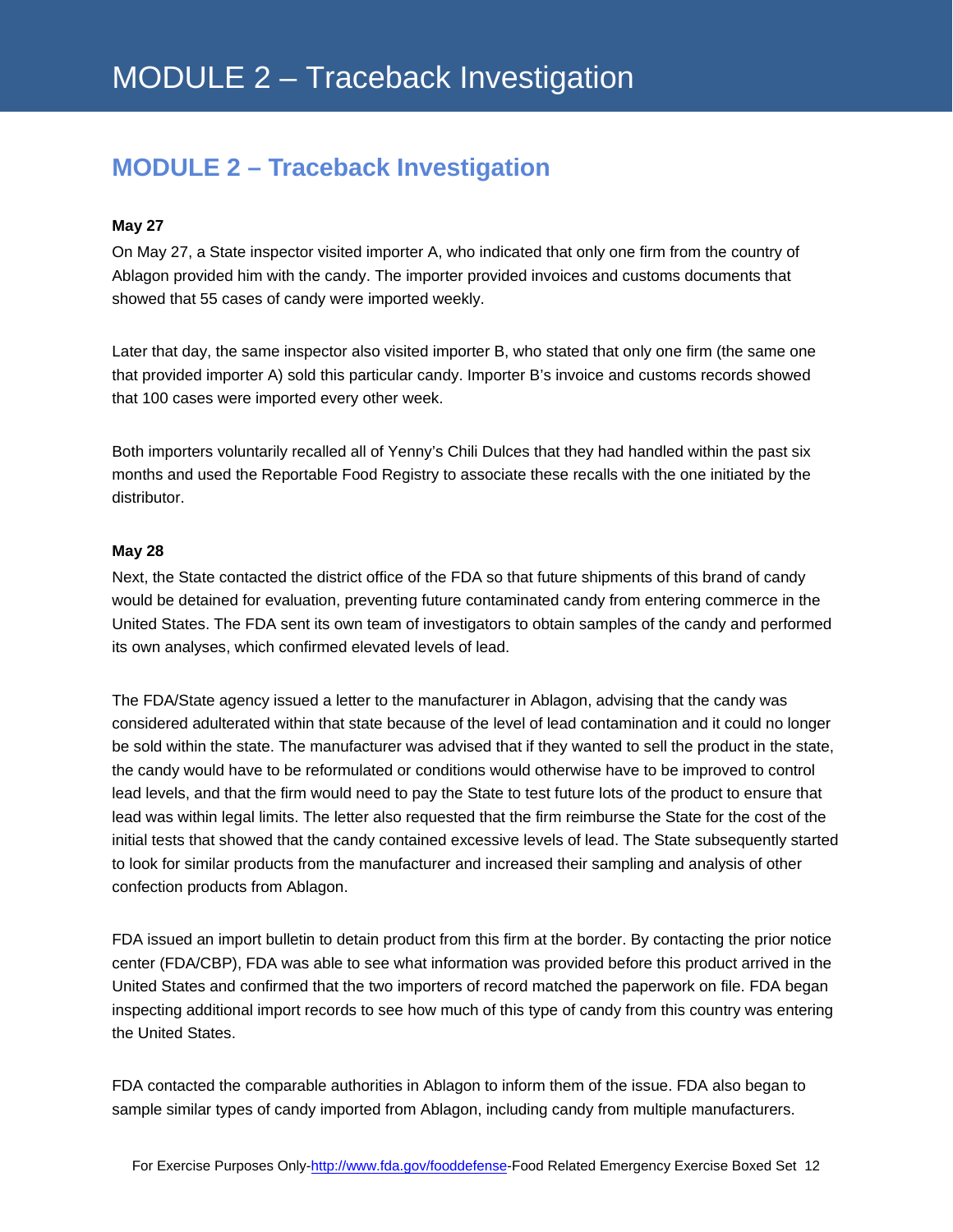### <span id="page-12-0"></span>**Developments**

- State investigation of importers, brokers and review of customs documents implicates one overseas manufacturer.
- State issues letter to the overseas manufacturer about contaminated product(s).
- FDA district office contacted and FDA sends investigator to obtain samples for analysis.
- FDA issues import bulletin to detain products at border.
- FDA contacts manufacturer to address issues and samples similar manufacturers.

### <span id="page-12-1"></span>**Task**

Use your allotted time to consider the developments and questions assigned to your group for Module 1.

- Identify a group leader and group recorder/reporter at your table.
- Identify any additional requirements, critical issues, decisions and questions you think should be addressed at this time.
- **Unanswered questions should be recorded for discussion with the entire group.**

### <span id="page-12-2"></span>**Questions for Participant Groups**

### **State, Local, Tribal, Territorial Regulatory Agency**

- 1. At what point would the FDA be contacted, and who within your chain of command would initiate that contact?
- 2. If the lead level had been much higher, posing an imminent health threat, would the actions have been different?
- 3. Would you assist the importers in determining the scope of the recall? For a product without a lot number, how do you determine the breadth of product that should be recalled?
- 4. Who generates the letter to the manufacturer? Is it a form letter? Is it in English only? How do you ensure that the letter is received? Does FDA receive a copy of this letter, and is communication with the manufacturer coordinated between FDA and the State? Is a letter generated to the importer of record as well?
- 5. What other actions might you take? Would you sample other products? If so, what products might you sample? How is the reimbursement of testing costs handled?
- 6. How would your actions have differed if the product was made by an American company whose manufacturing operations were outside the United States?
- 7. How would you follow up on a voluntary recall at point of purchase and with the consumer? Who is responsible for notifying the consumer? How do you reach the consumer in a culturally and linguistically acceptable manner?

### **Laboratorian**

- 1. If, due to this incident, the number of samples submitted for analysis increases, who determines the prioritization of testing? What policies are in place if the demand for testing exceeds the throughput (number of tests that can be conducted at any given time) capabilities of the lab? What arrangements are in place with other laboratories?
- 2. If the candy manufacturer wants to show that newly produced product contains acceptable levels of lead, how many samples do you test? How many different lots of candy must be tested?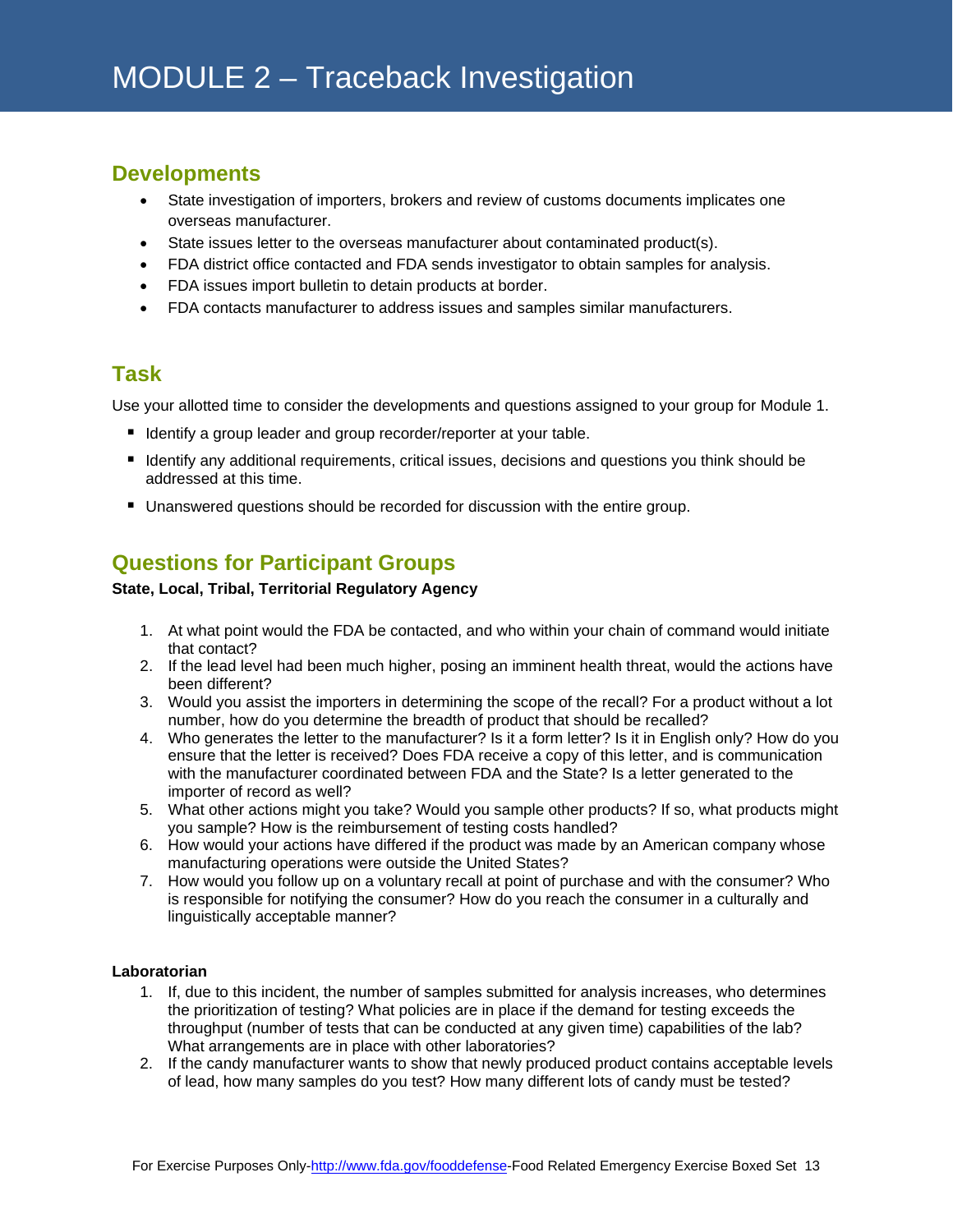- 3. If the manufacturer submits results of independent laboratory testing to show that the product is acceptable, are you asked to evaluate these results? What criteria do you use to ensure that the independent laboratory is qualified to perform the test and that the results are accurate?
- 4. Does the FDA contact you for information regarding initial test results? Does the FDA ever ask you to test samples that they previously obtained?

### **FDA**

- 1. When contacted by the State with laboratory results showing high lead levels, do you wait to perform an independent analysis before taking action? Are there circumstances under which you would accept the State lab results and proceed with regulatory action? Why or why not?
- 2. Upon learning of elevated lead levels, who would be responsible for monitoring imports for this candy? What systems are in place to ensure that future shipments of candy are not accepted into the United States without examination? Are any other agencies such as Customs and Border Protection engaged?
- 3. If the FDA had an office in the country of origin of the candy, would this office be alerted to the issue? What actions would they be expected to take?
- 4. What determines if an import alert versus an import bulletin should be issued?
- 5. In this scenario, the State issued a letter to the manufacturer in Ablagon. Is this a State or Federal responsibility? Would the FDA also issue a letter? How would communication with the manufacturer be coordinated between the State and the FDA? Who is responsible for notifying the consumer? How do you reach the consumer in a culturally and linguistically acceptable manner?

### **Food Industry**

- 1. As the importer, if a product does not have a lot number associated with it, how would you determine the scope of the recall? How would you communicate to your customers which product was affected and which product was not?
- 2. If you were the manufacturer and received the letter from the State health department, would you attempt to determine the cause of lead contamination? How? How would you prevent the issue from recurring?
- 3. If you were the manufacturer, how would you know when the problem began? How much product could potentially be affected?
- 4. If you were the manufacturer, how would you go about identifying and notifying customers, if at all? To what extent would the Reportable Food Registry be used?
- 5. Who is responsible for notifying the consumer? How do you reach the consumer in a culturally and linguistically acceptable manner?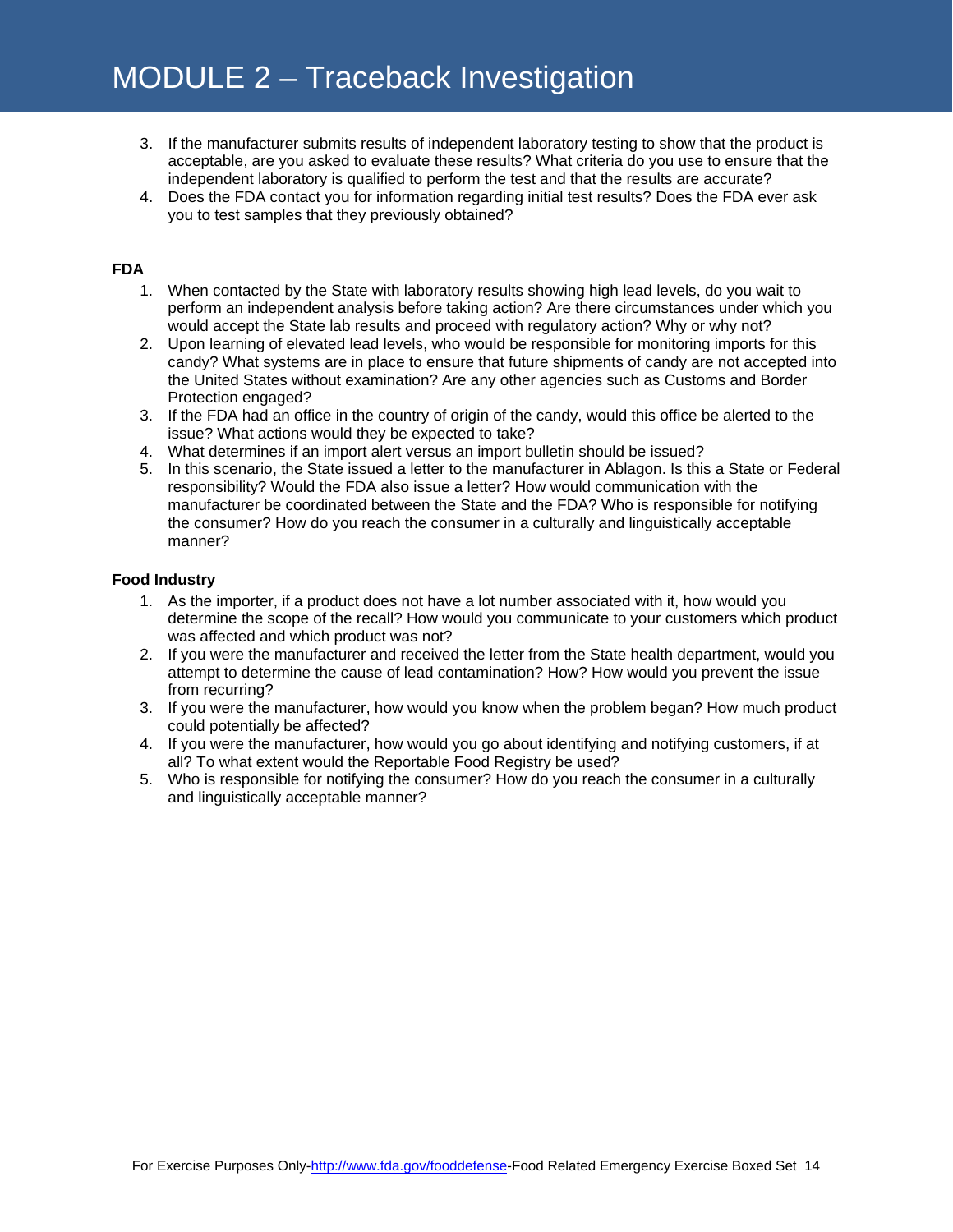## <span id="page-14-0"></span>**MODULE 3 – Traceforward Investigation and Recall**

Once the investigators knew the country of origin for the contaminated candy, it was important to determine where it had been offered for sale so that it could be removed from the marketplace.

Because the distribution center voluntarily issued a recall and had contact information for regular customers, the distributor contacted those customers to advise them of the recall. The State required the distributor to document the date, time and specific person who was called; confirm that the individual understood that the candy was recalled and could not be sold; and indicate how much product the retail customer had in stock and how that product would be discarded.

The State worked with the distributor to generate a press release that was submitted to the Associated Press. Additionally, the State issued a health alert, including pictures of the contaminated product and information regarding the effects of lead on children and circulated it to the local media and local health departments. Since FDA tests confirmed the State findings, they also issued a public statement warning consumers not to consume this candy.

### **Notes: About Lead Poisoning**

### **From [http://www.epa.gov/region2/lead/,](http://www.epa.gov/region2/lead/)<http://www.cdc.gov/nceh/lead/tips.htm>**

### **Lead and Lead Poisoning:**

**Lead is a toxic metal that can cause a range of health effects. Children six years old and younger have the greatest risk of developing lead poisoning. Adults exposed to high levels of lead, usually in the workplace, are also at risk. The frequency and severity of medical symptoms increase with the concentration of lead in the blood. Children's blood lead levels tend to increase rapidly from 6 to 12 months of age and tend to peak at 18 to 24 months because they tend to put their hands or other objects, which may be contaminated with lead dust, into their mouths as part of normal development.**

### **Health Effects:**

**Lead may enter the body by accidental ingestion of lead-contaminated items or by the inhalation or ingestion of lead dust. Lead is more dangerous for children because their growing bodies absorb more lead. Their brains and nervous systems are more sensitive to the damaging effects of lead. If undetected, children with high levels of lead in their bodies can suffer from: damage to the brain and nervous system, behavior and learning problems, slowed growth, hearing problems, headaches, and even death. The only way to know if your child has been poisoned by lead is to get a blood test. Adults who are poisoned may experience reproductive problems, high blood pressure and hypertension, nerve disorders, memory problems, and muscle and joint pain.** 

### **Notes: Where Lead is Found**

**Lead-based paint is the main source of lead in homes. Many homes built before 1978 were painted with lead-based paint. When this paint peels, chips, chalks or cracks, the lead can become**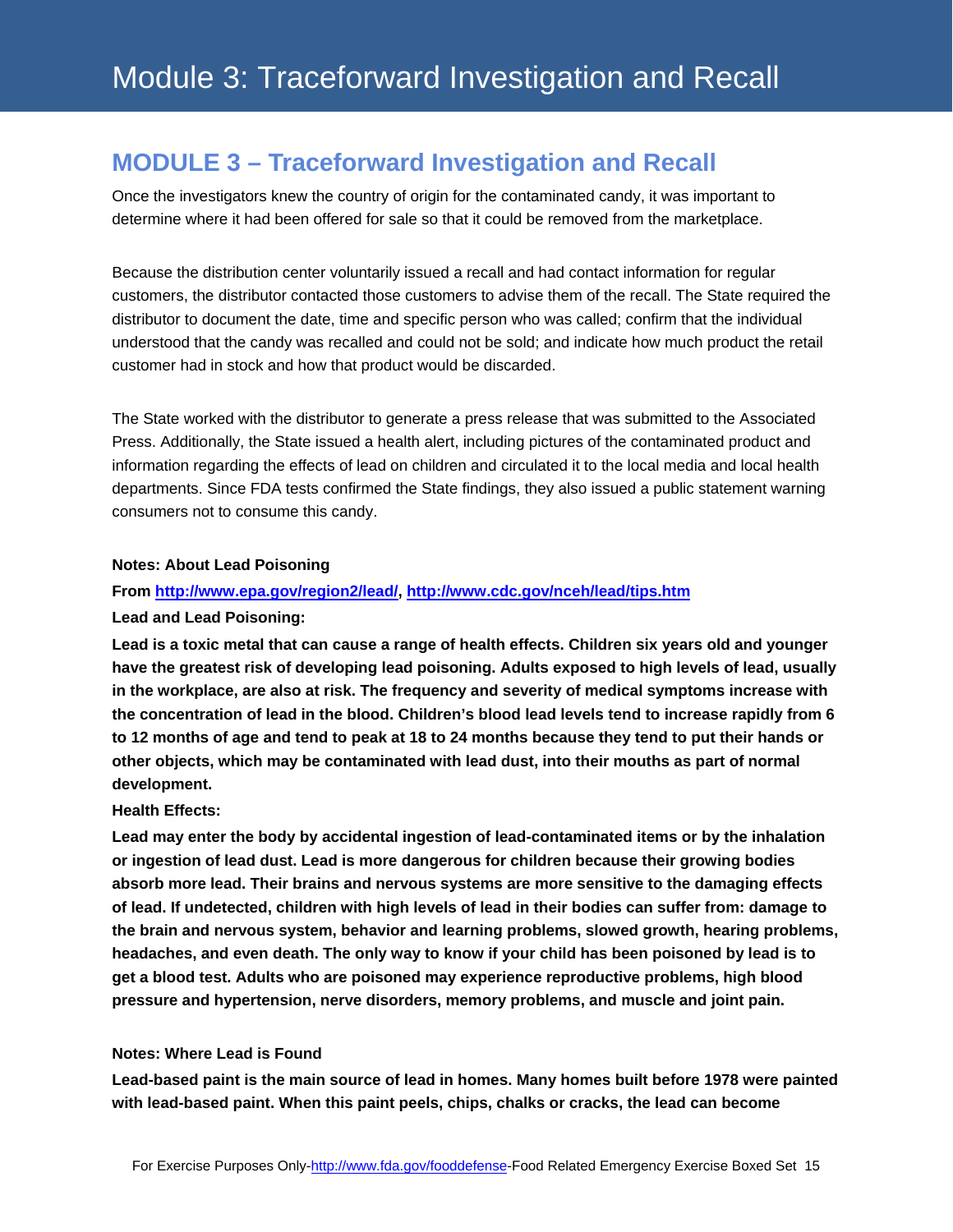**airborne, forming lead-contaminated household dust or soil.. Lead-based paint may also be a hazard when found on surfaces that children can chew or that get a lot of wear. In addition to paint, lead may also be found in soil, drinking water, old toys and furniture, and food and liquids stored in lead-contaminated containers.**

### **(End notes)**

When State investigators reviewed records from importers A and B, they found that both importers sold the candy to distributors in two neighboring states. One of those states had a regulatory limit on lead levels in candy, but the other did not. Given that adulterated food was shipped into interstate commerce, the State provided the FDA with its traceback and traceforward information so that they could coordinate follow-up with the other impacted states. The FDA and the affected states conducted recall audit checks to make sure the product was removed from the commercial shelves after the recall.

### <span id="page-15-0"></span>**Developments**

- Press releases issued by the distributor.
- State and FDA communicate the recall to consumers and advise them to avoid eating the candy.
- Distributor to confirm customers are notified and inventory is destroyed.
- State provides FDA with traceback and traceforward information to coordinate follow-up with impacted states.
- The FDA and the affected states conduct recall audit checks to ensure the product is removed from commercial shelves.

### <span id="page-15-1"></span>**Task**

- Use your allotted time to consider the developments and questions assigned to your group for Module 1.
- Identify a group leader and group recorder/reporter at your table.
- **If Identify any additional requirements, critical issues, decisions and questions you think should be** addressed at this time.
- Unanswered questions should be recorded for discussion with the entire group.

### <span id="page-15-2"></span>**Questions for Participant Groups**

### **State, Local, Tribal, Territorial Regulatory Agencies**

- 1. Without access to the manufacturers' production and distribution records, what steps would you take to ensure that the violative candy was not offered for sale in your jurisdiction?
- 2. What kind of documentation do you require to show that the violative product has been appropriately destroyed? How is the contaminated product destroyed, disposed and/or discarded? How do you follow up to ensure that these actions are actually taken?
- 3. If the issue was detected in another state and you received notification from FDA that this product may be offered for sale in your state, what would you do? Who would receive this notification, and who would be responsible for carrying out any action? How is this dependent on the laws in your state?
- 4. If an investigation of this candy resulted from a child exhibiting Elevated Blood Lead Levels (EBLL), what other agencies would be involved?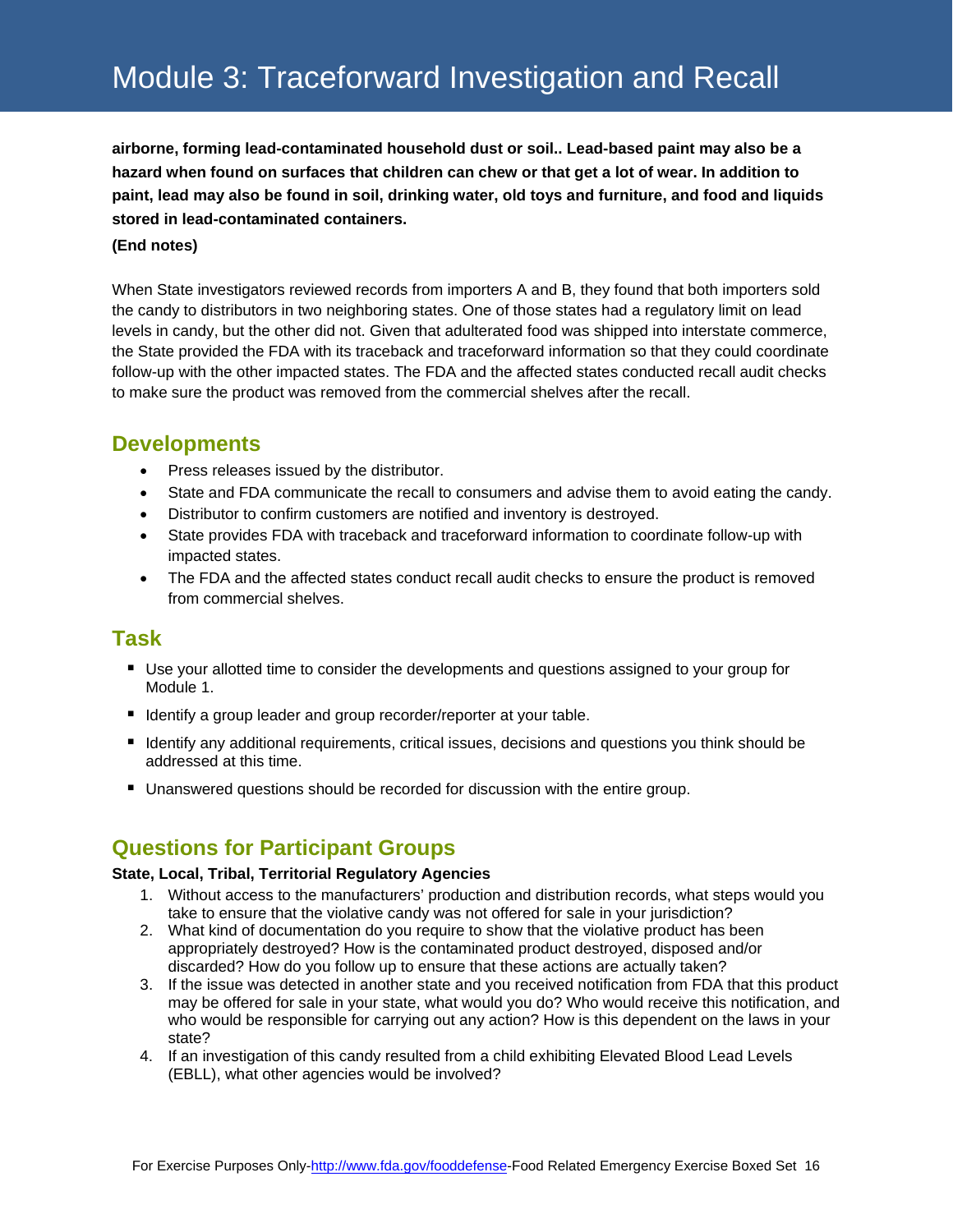- 5. Once the violative product is found, is this information communicated to programs whose served communities would be at risk for having consumed the product in question (e.g., WIC, CLPPP, etc.)? If so, how?
- 6. Who is responsible for developing the health alert and communicating with the media about the recall? What is the frequency and timeliness of this communication? Is there a standard template that is followed, or is information customized depending on the situation? Is there a risk communication plan? (Refer to Food Emergency Response Plan in the Resources section.) How is conflicting information in the media handled?
- 7. Who within the organization works with the distributor to generate the press release? Who decides if the release should be in English only or in multiple languages? What is the communication vehicle (print, radio, etc.)?
- 8. Would your state conduct a recall audit check? How is this done? Do you use third-party providers to check stores to ensure product has been removed?
- 9. When would the investigation be considered complete?

#### **Laboratorian**

- 1. Do you currently have the technology to perform this type of testing, and does your method have a limit of detection low enough to identify a product containing a violative level of lead? If not, how would you handle this situation?
- 2. If the method used was appropriate to test dust, but not food, would the results of an analysis of food still be valid?
- 3. What do you do if someone questions the accuracy of your test findings?

#### **Food Industry**

- 1. If you had received product that was subsequently recalled, what would you do with it? How is product disposition dependent on the type of contaminant?
- 2. What sort of financial compensation would you expect if you had to return or destroy a product that had been recalled? Who would provide this compensation?
- 3. How would you protect yourself from distributing contaminated product in the future? Would you review your supplier specifications? Do you ask for Certificates of Analysis?

#### **FDA**

- 1. Who crafts the public statement notifying consumers of the issue? How do you ensure that the message reaches the intended population? Is there a risk communication plan?
- 2. When contacting the competent authority in Ablagon, what actions would they be expected to take?
- 3. What would prompt you to contact the U.S. Trade Representative to Ablagon, the World Trade Organization, etc.?
- 4. When would the investigation be considered complete?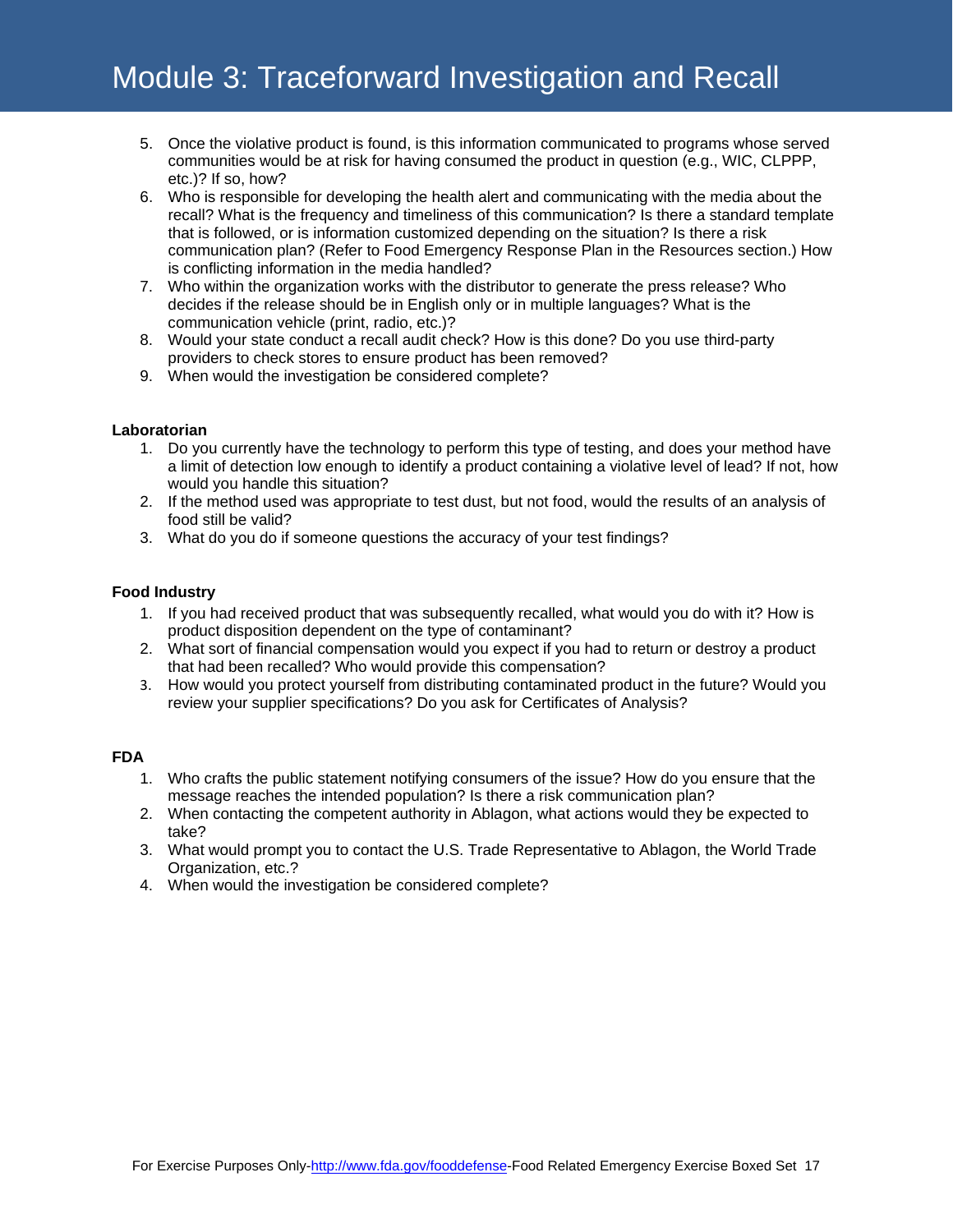# <span id="page-17-0"></span>**Wrap Up Activities**

We will spend the remaining time synthesizing what we discussed today, identifying important action steps to include in the After-Action Report and Improvement Plan (AAR/IP) and obtaining your feedback on the overall exercise. An AAR/IP is an important tool used to evaluate the exercise addressing outcomes, strengths, weaknesses and lessons learned. The facilitator will let you know when to expect to receive the final AAR/IP. The AAR/IP should be treated as a "For Official Use Only" document and only shared with those having a need to know.

At your table, please take a few minutes to discuss the questions below as directed by the facilitator. We will then take some time as a large group to identify common themes and takeaways. At the conclusion of this discussion, we ask that you complete the feedback form that will be provided by your facilitator.

### **Wrap-up questions**

- 1. What is the most important thing you learned today in terms of managing an outbreak that impacts multiple jurisdictions?
- 2. What information do you need make informed decisions during such an event? If you don't have that information, how do you get it or what needs to be done to make a decision without it?
- 3. How will your organization evaluate your protocols, policies and procedures based on your participation in this exercise?
- 4. What top three actions should be taken to ensure proper event management based upon what you have learned from this exercise?
- 5. What went right, and what can you improve on at each stage of the outbreak investigation?
- 6. What are the roles and responsibilities of the various clinical, public health, regulatory and laboratory communities engaged in this investigation?
- 7. What could be done through all phases to reduce the time from the first signal to implementation of effective controls to final resolution in order to protect public health and reduce the economic impact on the entire industry?
- 8. What are some key lessons related to risk communication that you discussed today? What can you commit to doing to ensure that your organization supports a consistent, multi-jurisdictional, science-based message in the event of a foodborne illness outbreak?
- 9. What would differ if, unlike candy, neither the State nor FDA (or any other Federal agency for that matter) had explicit guidance for when a product is considered to have "too much" lead?
- 10. Who has the responsibility and authority to follow up when contaminated products are found to have been imported?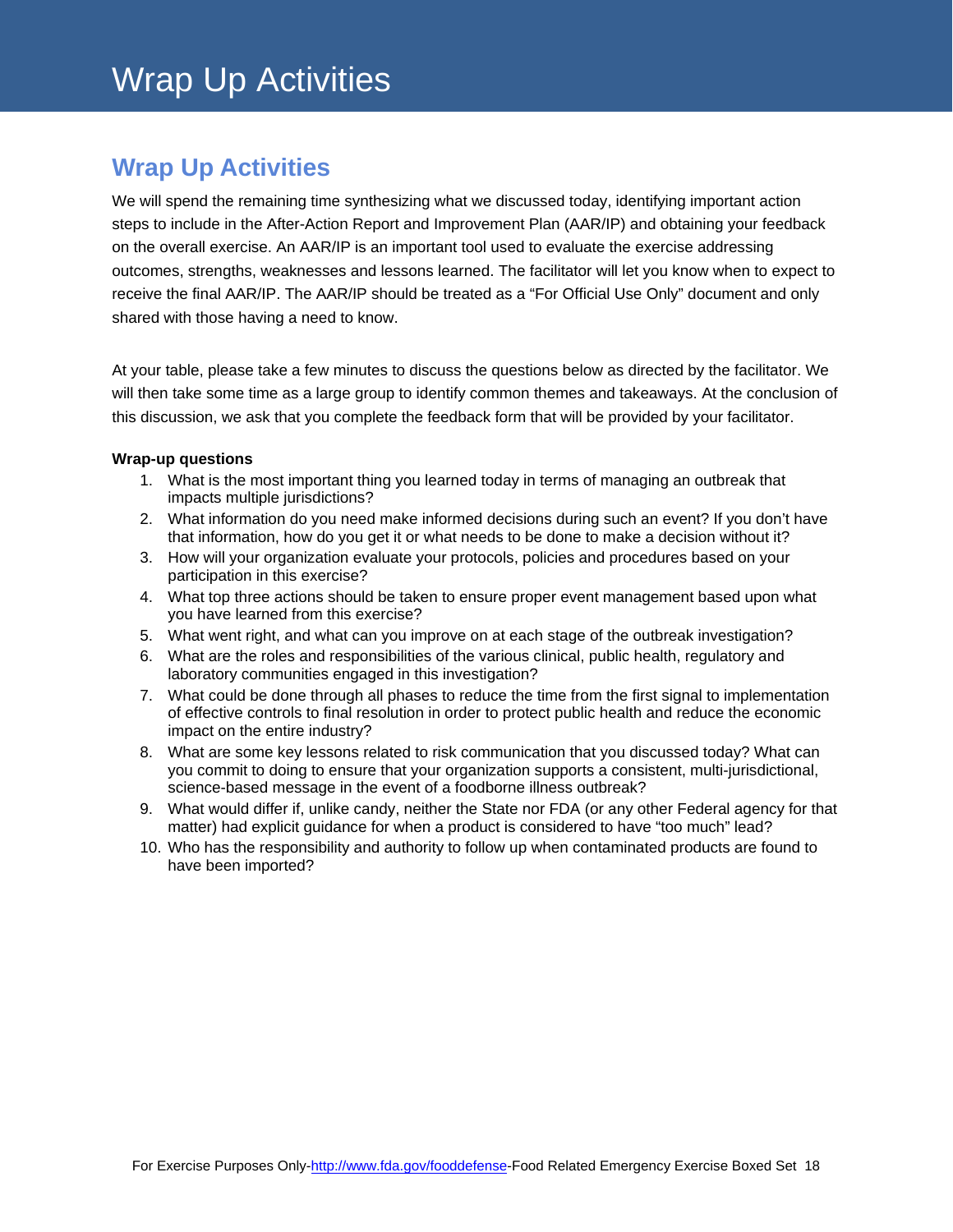# Appendix A

# <span id="page-18-0"></span>**Appendix A: Resources**

FDA lead information:

<http://www.fda.gov/Food/FoodSafety/FoodContaminantsAdulteration/Metals/Lead/default.htm>

California Department of Public Health lead information: <http://www.cdph.ca.gov/programs/Pages/FDB%20Lead%20In%20Candy%20Program.aspx>

CDC lead information:<http://www.cdc.gov/nceh/lead/>

EPA lead information:<http://www.epa.gov/region2/lead/>